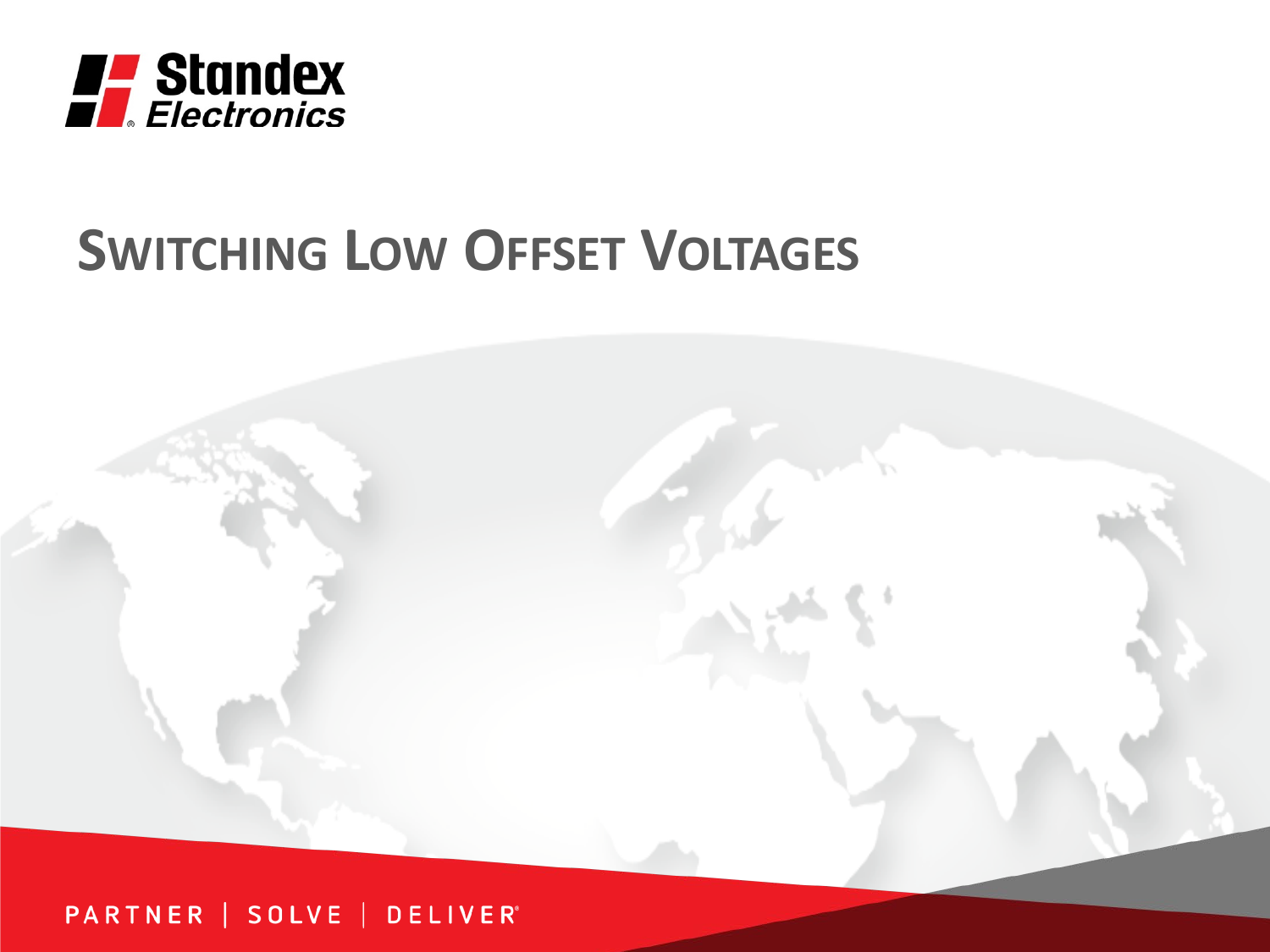#### **Introduction**

## **Table of Contents**

- › 2 pole versus 1 pole low offset voltage Relays
- › Design requirements of low offset voltage Relays
- › Thermal conductives
- › Test procedure for 2 pole low offset voltage Relays

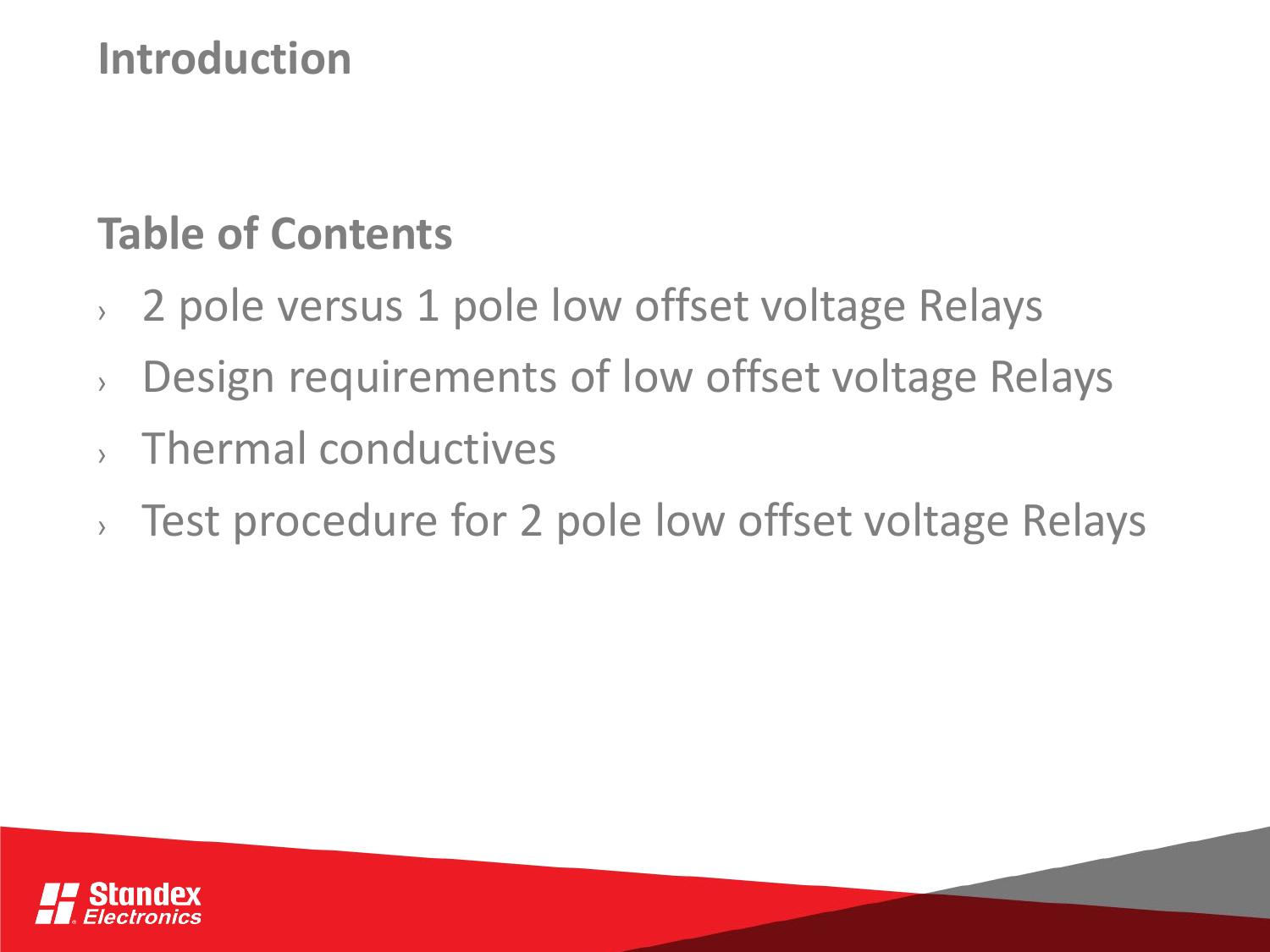#### **Overview**

- › Applications
	- › Switching thermocouples in Data Acquisition Systems
	- › High end multi-meters
	- $\rightarrow$  Switching any low voltages signals where 1 $\mu$ V offsets can influence the accuracy of the reading
	- › Two pole (2 form A) reed relays are more generally used particularly when switching a low voltage differential signal

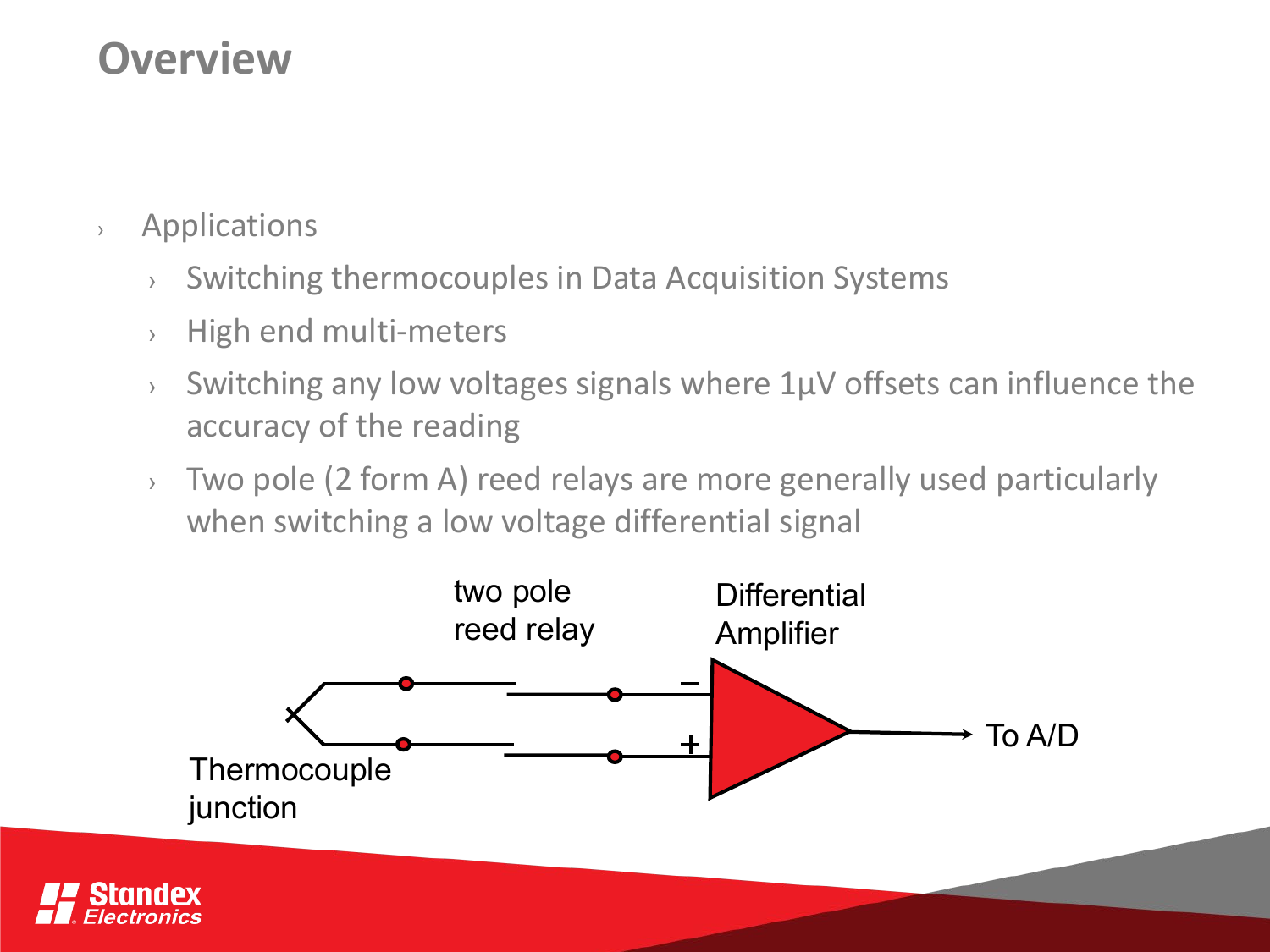#### **Overview**

› Single pole (1 form A) reed relays are used typically on the front end of a voltmeter. In this case the voltage standoff (breakdown voltage) becomes important allowing users to measure very low voltages as well as high voltages in excess of 1000 Volts.

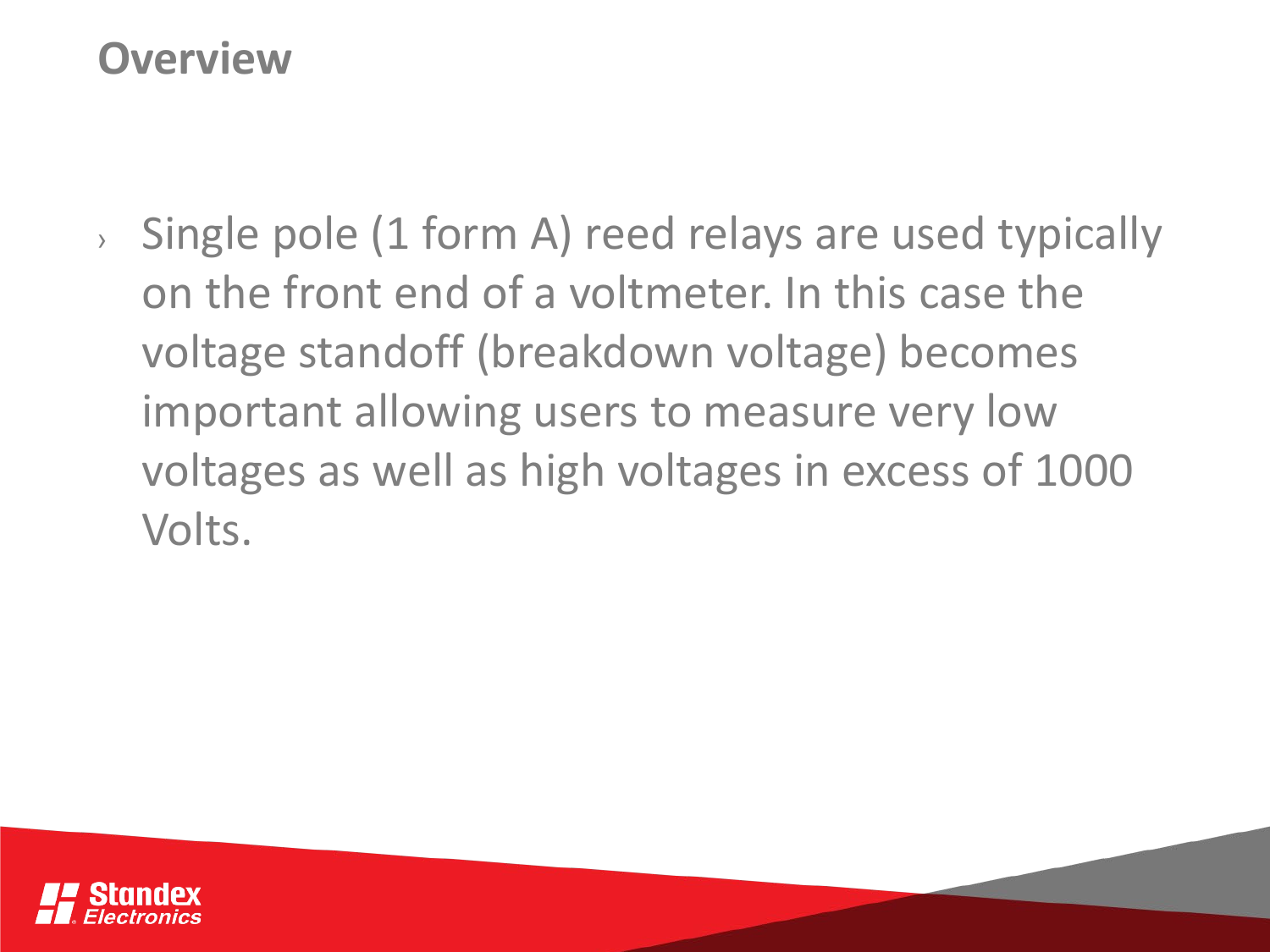- › Designing a 2 pole vs a 1 pole low offset voltage relays are quite different.
- › Generally coil resistance must be as high a value as possible.
- › The higher the coil resistance the lower the power generated across the coil.
- $\lambda$  The lower the coil power the lower the heat it produces.
- › This means we must carefully manage the copper leads to nickel/iron leads of the reed switch inside the relay.

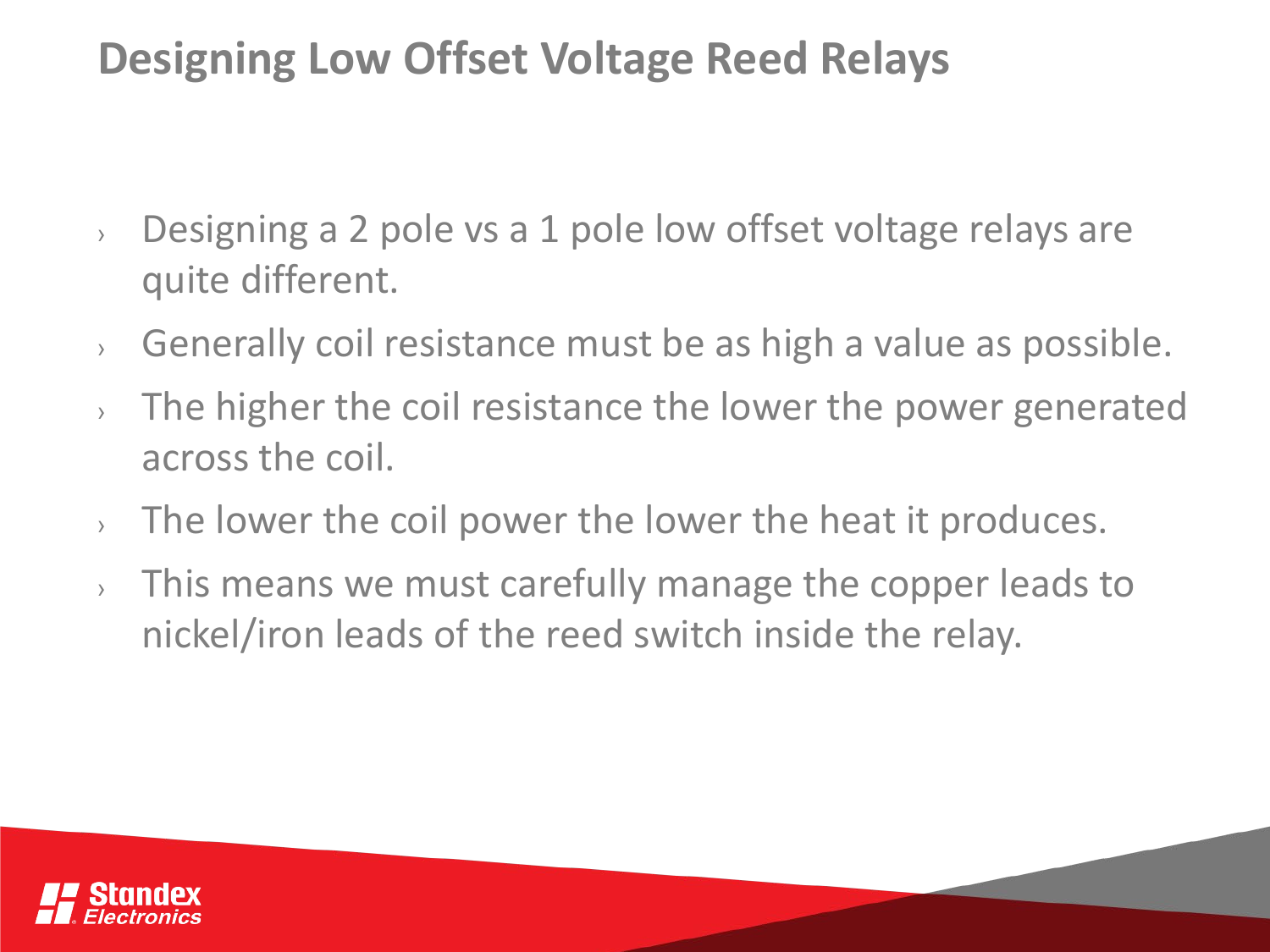- › In both the designs careful management of the thermocouples internal to the relay is critical.
- $\rightarrow$  It is also important that copper lead wires are used in both cases because they typically will be soldered to the copper lands of a PCB.
- › The customer must also manage thermal gradients on his PCB.
- › Any two metals when joined together will create a thermocouple.
- › This means a voltage will be generated at the metal to metal junction.
- $\sim$  This is even true for the same metals.

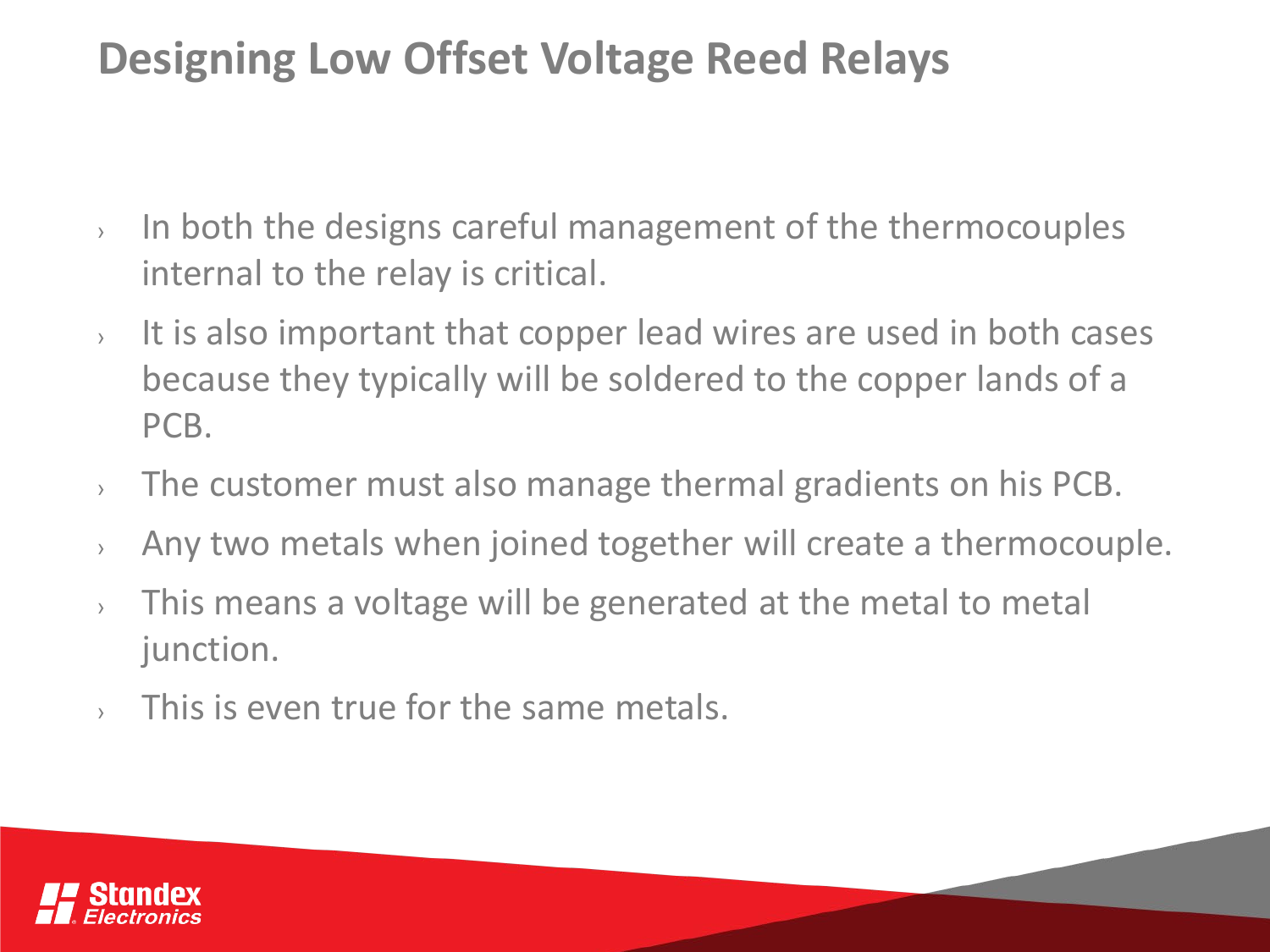- › So our copper leads exiting the relay and connecting up on the copper lands on the PCB are thermocouples and will generate a voltage. Fortunately the voltage is relatively low.
- › However, if there is a big enough thermal gradient from one end of the relay to the other, there could be enough offset voltage to affect the signal.

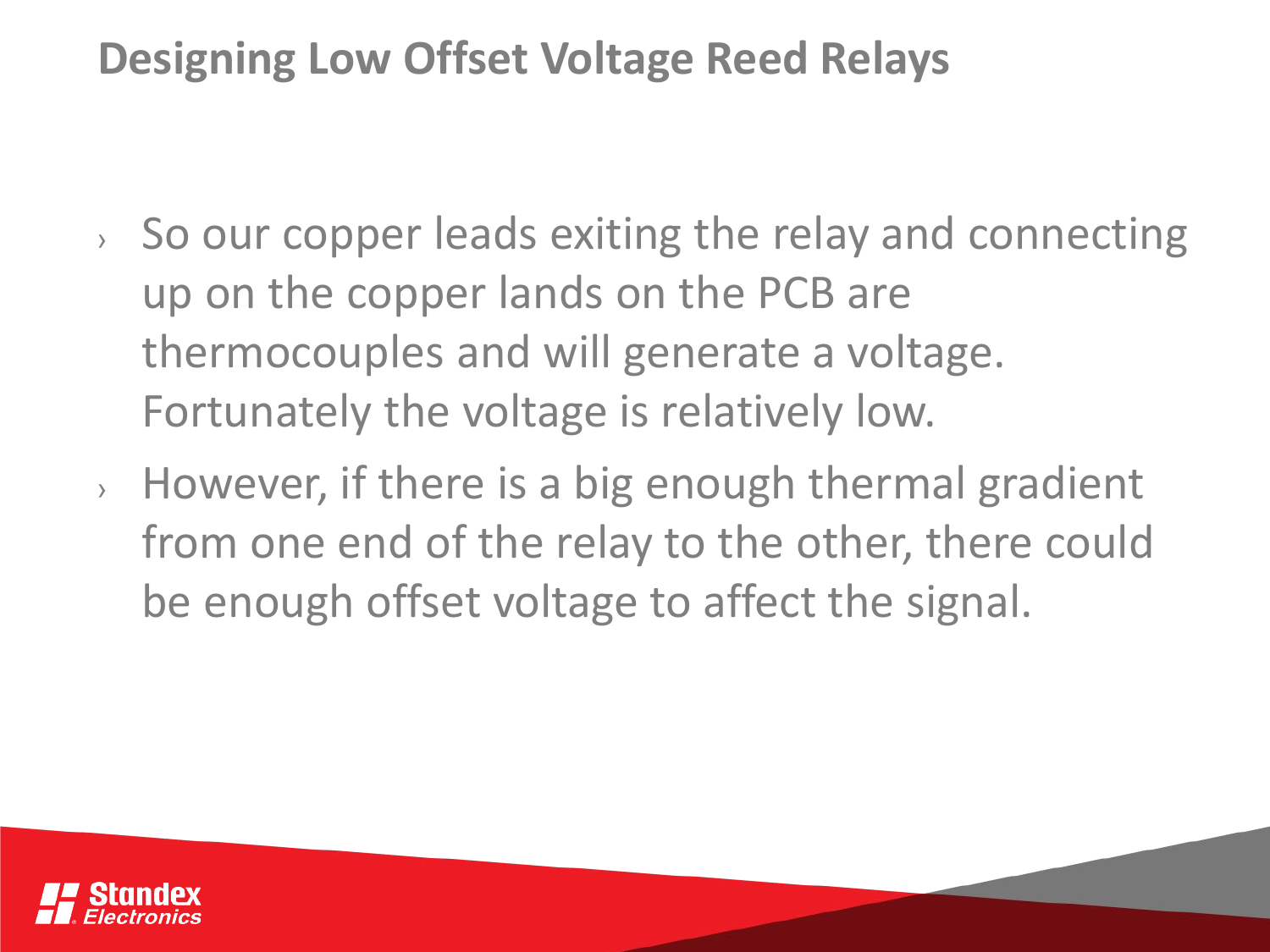- › Unfortunately, our nickel/iron lead connected to the copper lead forms an excellent thermocouple producing up to 1 millivolt at 20ºC.
- › For customers trying to discern signals at the one microvolt level will be lost going through our relay.
- $\rightarrow$  So great care must be taken to prevent this from happening.
- $\lambda$  To make matters worse a change of 1°C at this junction will produce an additional 60µV or a change of 0.1ºC will produce 10µV.

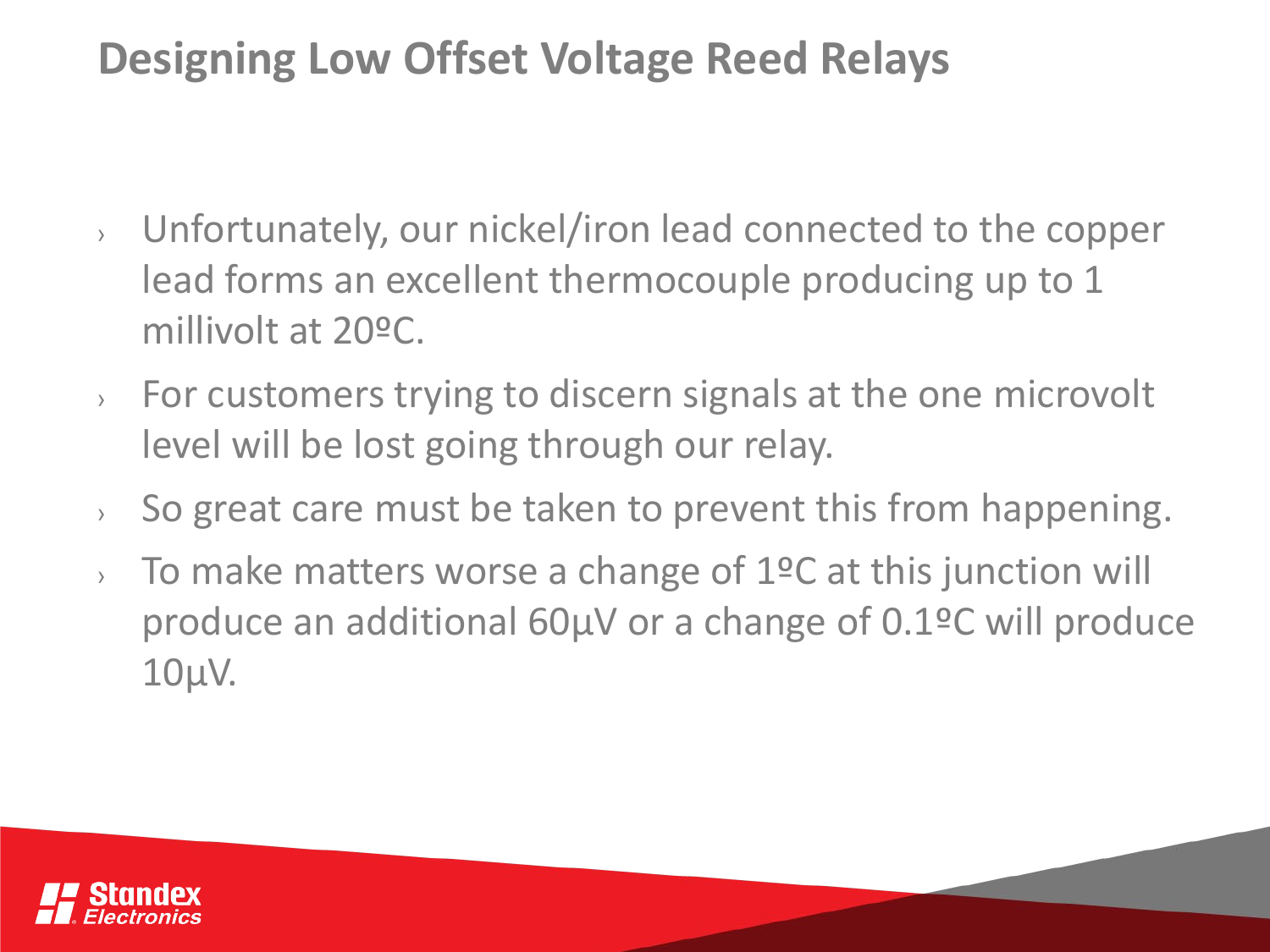› These readings are summarized in the following table:

| Copper to nickel/iron<br>thermocouple | Voltage produced at<br>$20^{\circ}$ C | Voltage generated<br>for each 1.0°C<br>change in<br>temperature | Voltage generated<br>for each $0.1$ <sup>o</sup> C<br>change in<br>temperature |
|---------------------------------------|---------------------------------------|-----------------------------------------------------------------|--------------------------------------------------------------------------------|
| Voltage produced                      | 1 millivolt                           | 60 microvolts                                                   | 10 microvolts                                                                  |

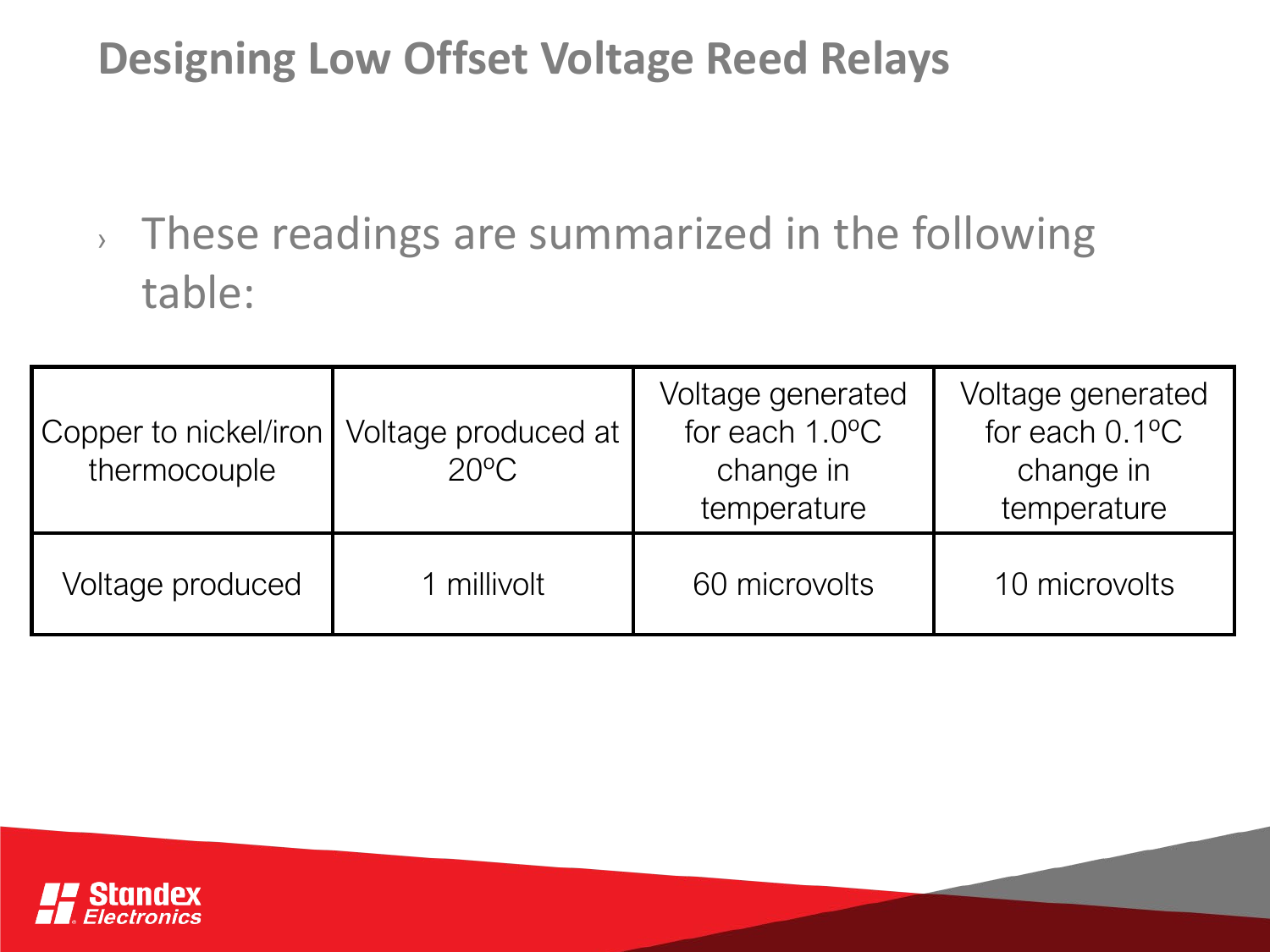› The third important design element is the symmetry of the coil in relation to the reed switch/es. The more uniform it is will tend to keep the isothermal lines symmetrical on both sides of the relay making it more predictable for the internal thermocouples to be equal and opposite each other.

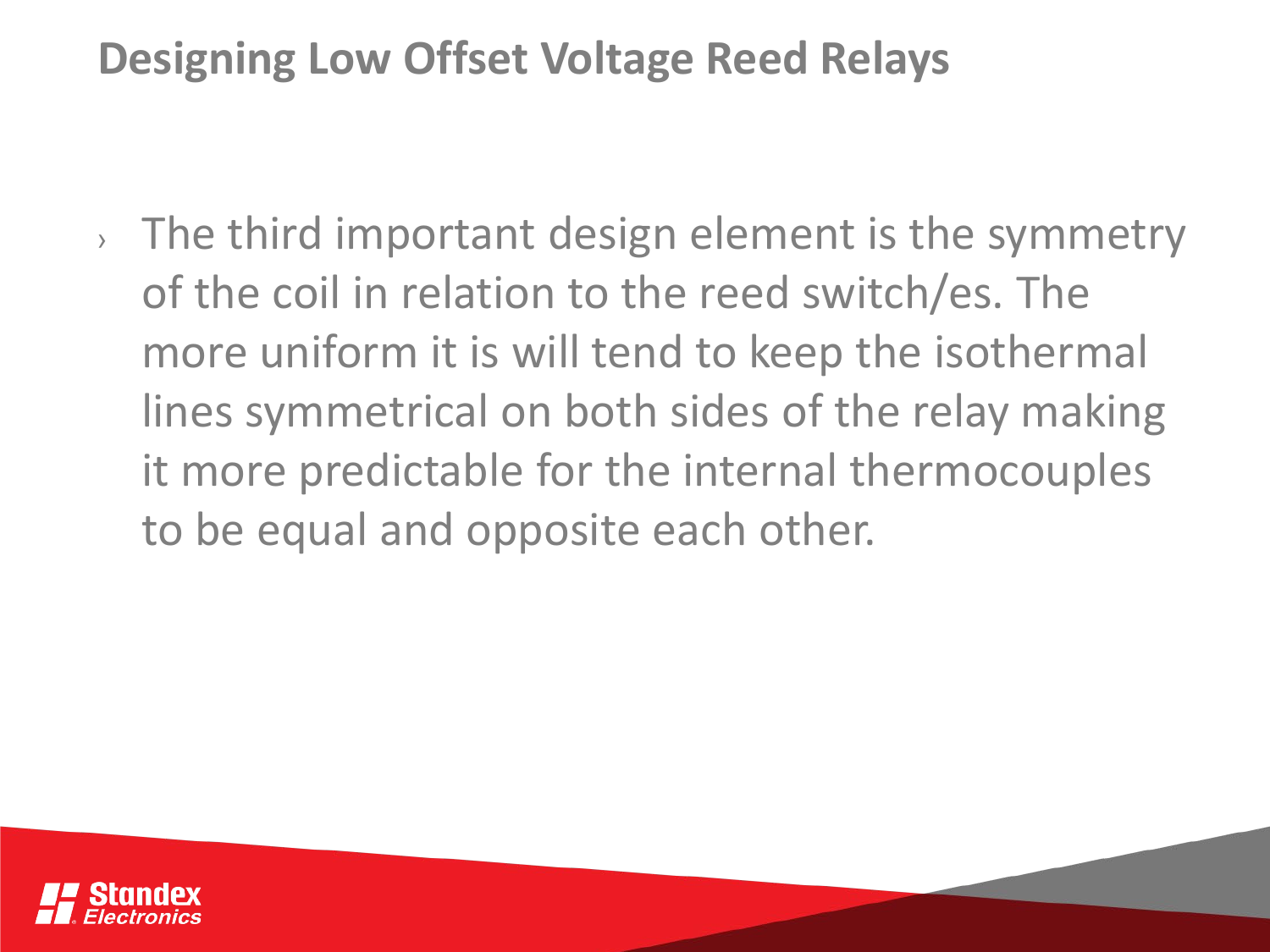## **Design Requirements - Summary**

| Material              | <b>Relay Attribute</b>                                                                                                    |  |
|-----------------------|---------------------------------------------------------------------------------------------------------------------------|--|
| Overall design        | The layout should be symmetrical                                                                                          |  |
| <b>Bobbin</b>         | Bobbin and coil should be symmetrical to the switches                                                                     |  |
| Coil                  | The coil resistance should be as high as possible                                                                         |  |
| Lead material         | Copper leads should always be used                                                                                        |  |
| For offsets below 5µV | Isothermal alumina metalized chips should be used                                                                         |  |
| Shield                | Even if not specified it is a good idea to use an e/s shield between the<br>coil and the reeds for better thermal control |  |
| Thermal gradients     | Avoid thermal gradients outside the relay                                                                                 |  |
| Cover                 | A metal cover is also recommended to better distribute the heat<br>generated by the coil more uniformly                   |  |

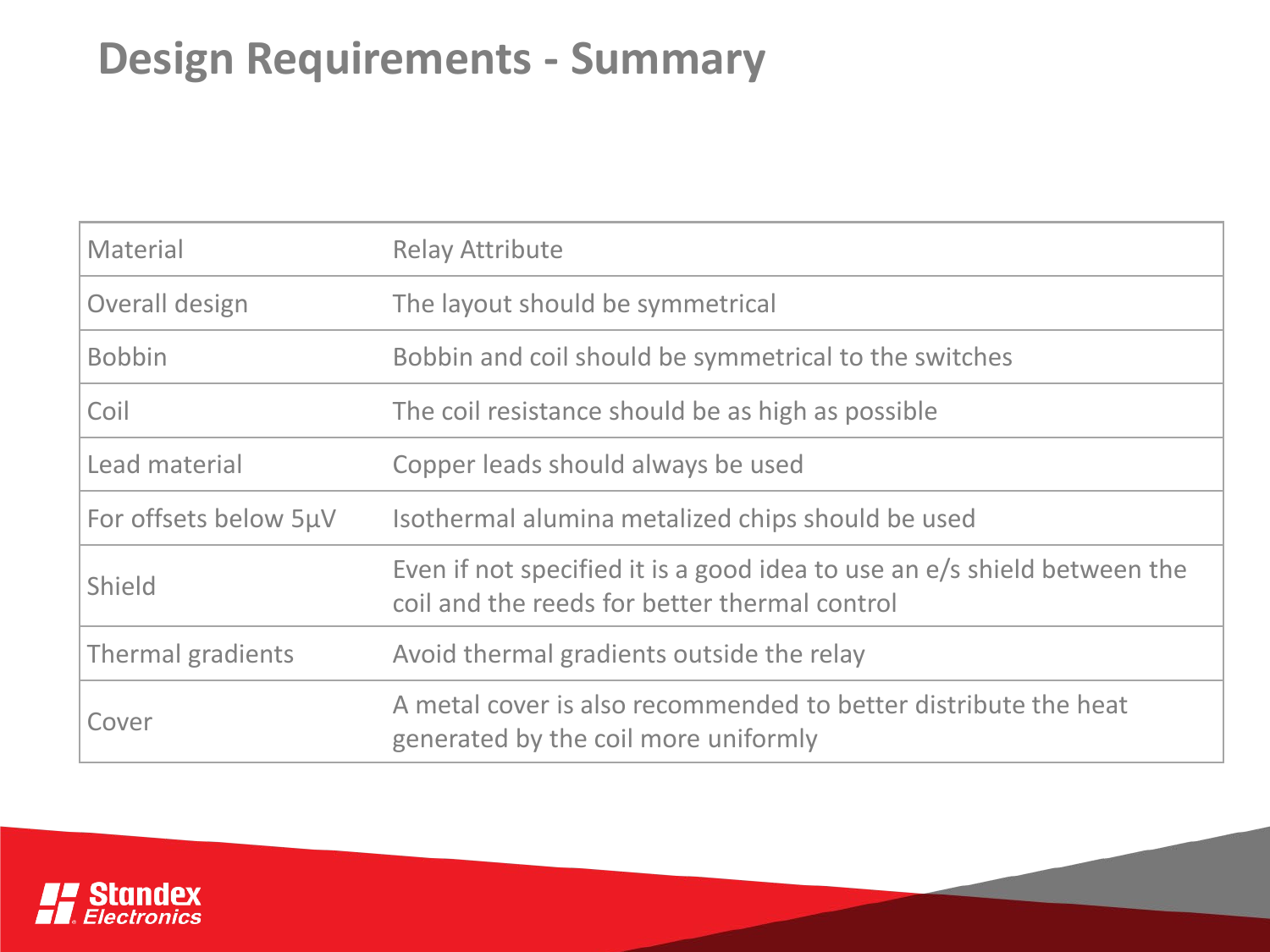› Below shows the potential generation of thermal couples



Here we want the total voltages generated above to equal 0

So  $B_{Total} = B_1 + B_2 + B_3 + B_4 + B_5 + B_6 + B_7 + B_8 + B_9 + B_{10} = 0$ 

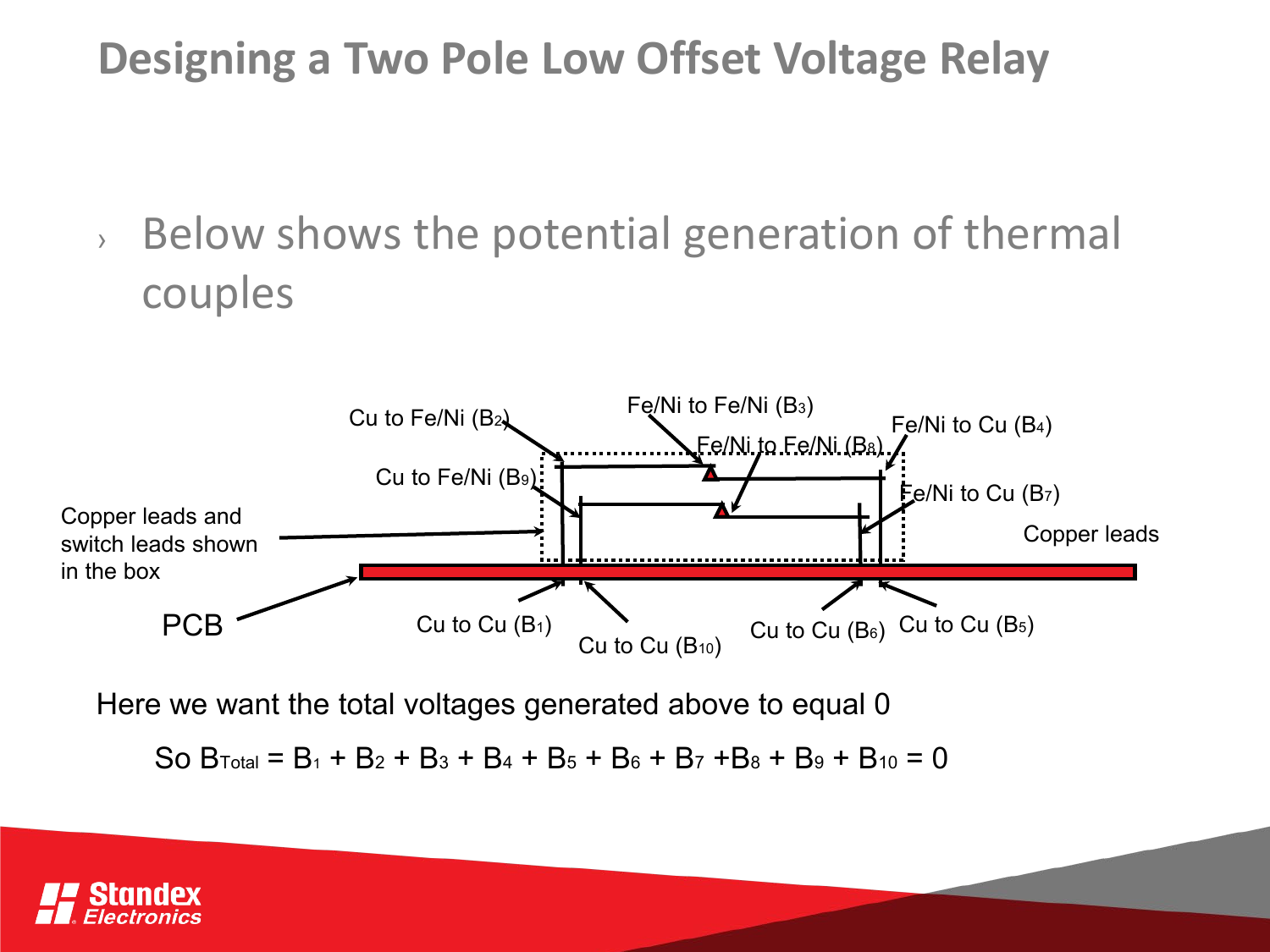- $\rightarrow$  If the temperatures are equal at the junction of the PCB then that means.
- $\rightarrow$  B1 and B10 are then equal and they are opposite in polarity, so cancel each other. The same is also true for B5 and B6.
- › We can further assume that B3 and B8, the reed switch contacts are equal in temperature and will likewise cancel each other.
- $\rightarrow$  Therefore our equation is reduced to: BTotal = B2 + B4 + B7 + B9.
- › Where B2 and B9 are on one side of the relay B4 + B7 are on the other side of the relay.

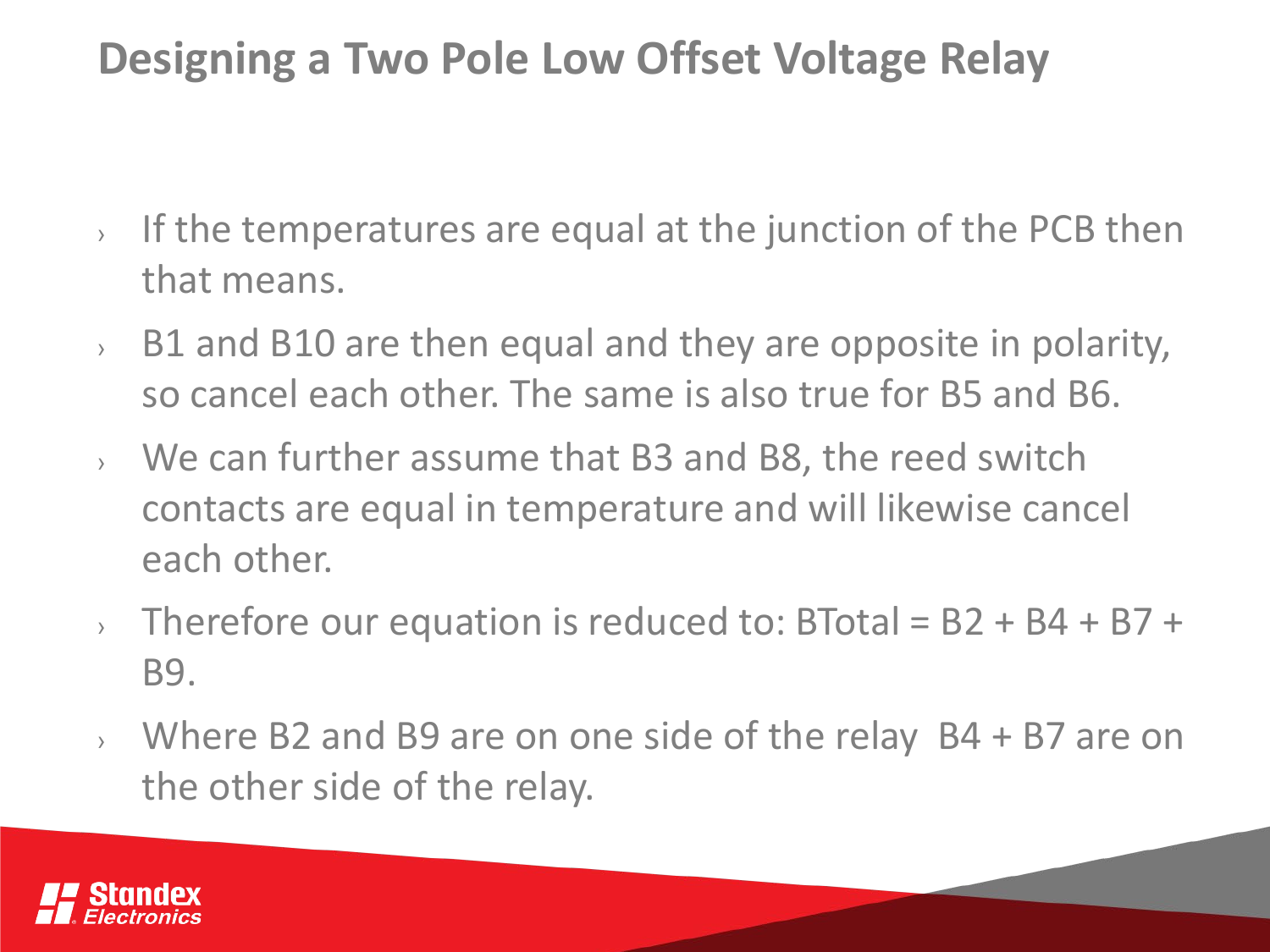- › Where B2 and B9 are also opposite in polarity as are  $B4 + B7$ .
- › So if we can equalize the temperature between the pairs we may be able to come close to our goal of have BTotal equal to zero.
- › We have been able to do this by placing a thermal chip soldered to both junctions.
- › The thermal chips have plating on their sides and are made of alumina or beryllia, both of which, are excellent thermal conductors (see table).

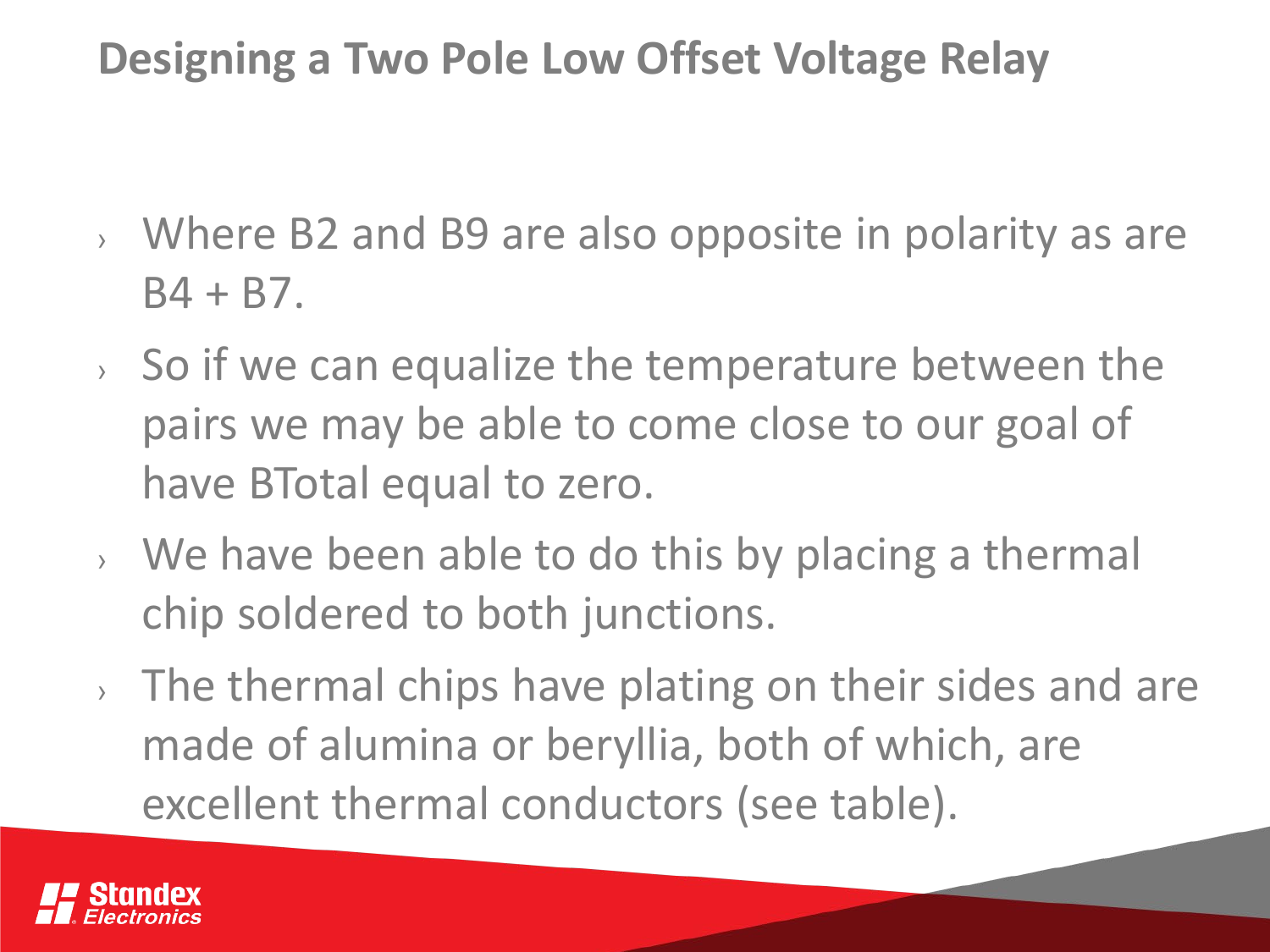## $\rightarrow$  Table of thermal conductivities (Kcal/hr m  $\circ$ C)

| Material      | Thermal conductivity |
|---------------|----------------------|
| Silver        | 158                  |
| Copper        | 149                  |
| Lead          | 13                   |
| <b>Nickel</b> | 35                   |
| Iron          | 28                   |
| Tin           | 26                   |
| Aluminum      | 79                   |
| Beryllia      | 84                   |
| Alumina       | 52                   |

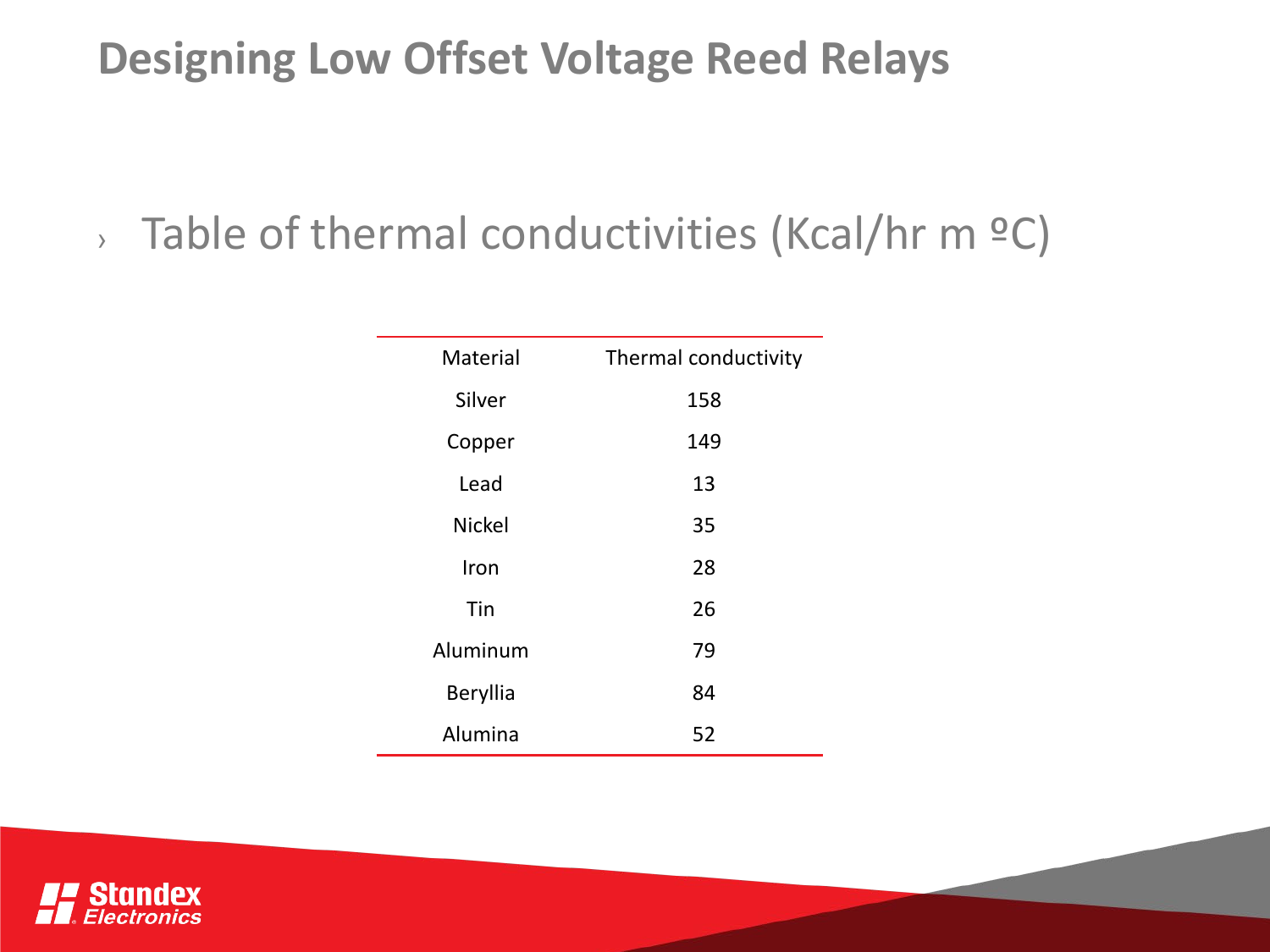› Below shows an end view of the solder connection to the thermal chip



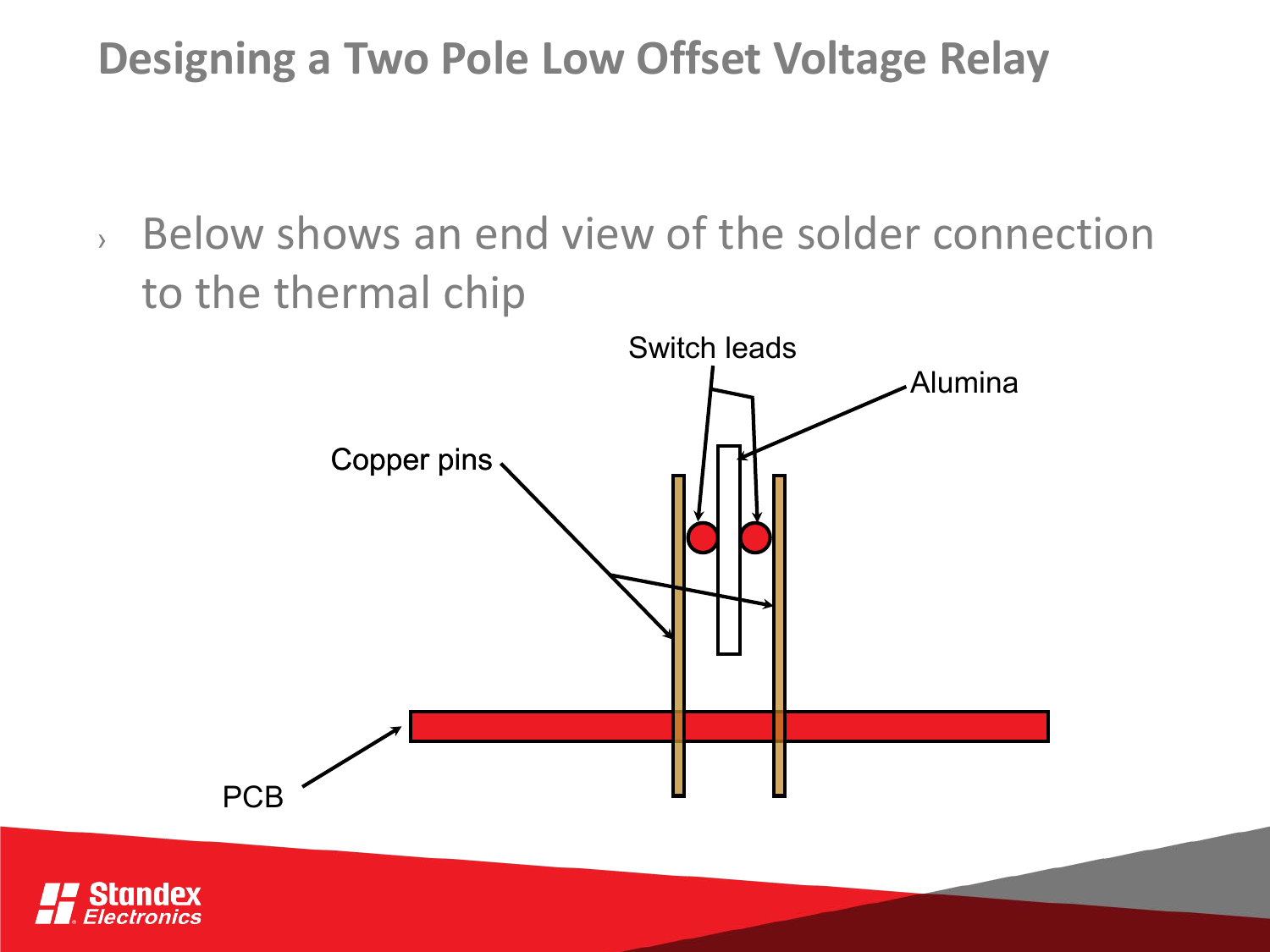- › So having a isothermal chip on each end of the relay effectively neutralizes copper to nickel/iron thermocouples.
- › This approach works only if they are going into a differential circuit.
- › This approach does not eliminate any offset voltage across each switch individually

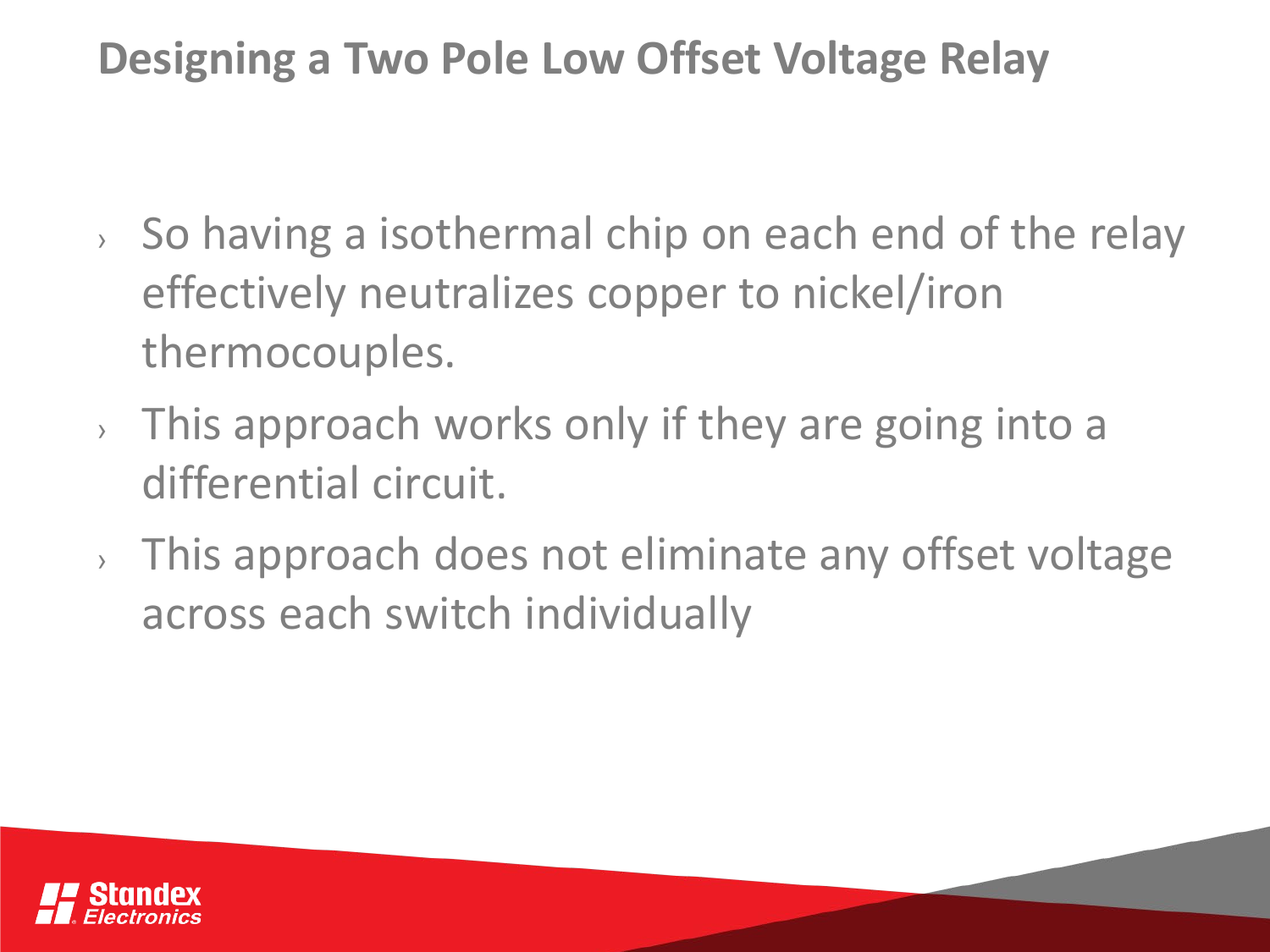- › Designing a single pole low offset voltage relay can be a very difficult problem because now the thermal junctions we want to neutralize are on opposite sides of the relay. See points 1 and 2 below.
- $\rightarrow$  This makes it very difficult to use an isothermal chip.

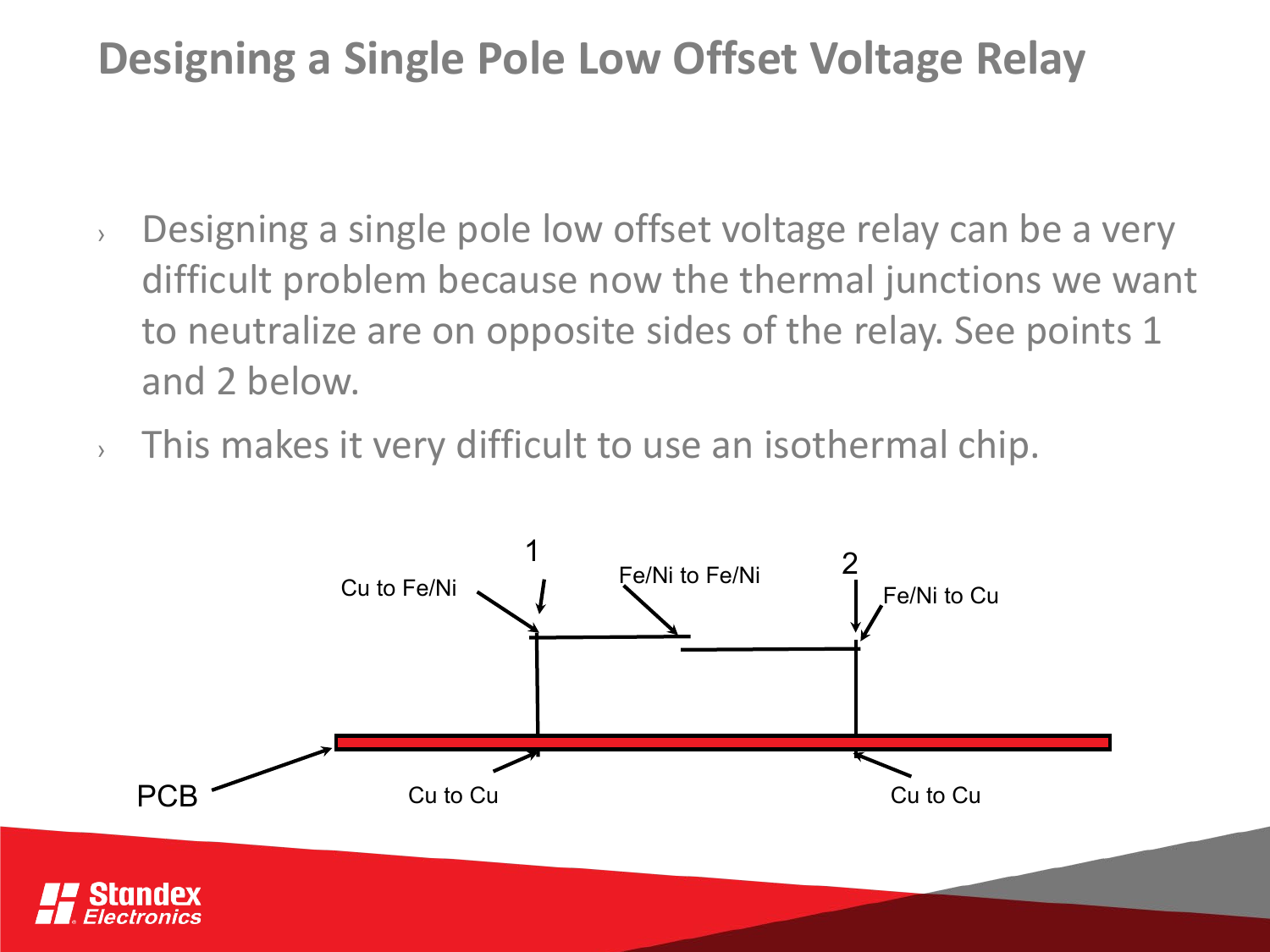- $\rightarrow$  The best way to do this is to use two reed switches in series welded at their common end.
- › In this manner, the ends of the switch now lie next to each other allowing the use a thermal chip.

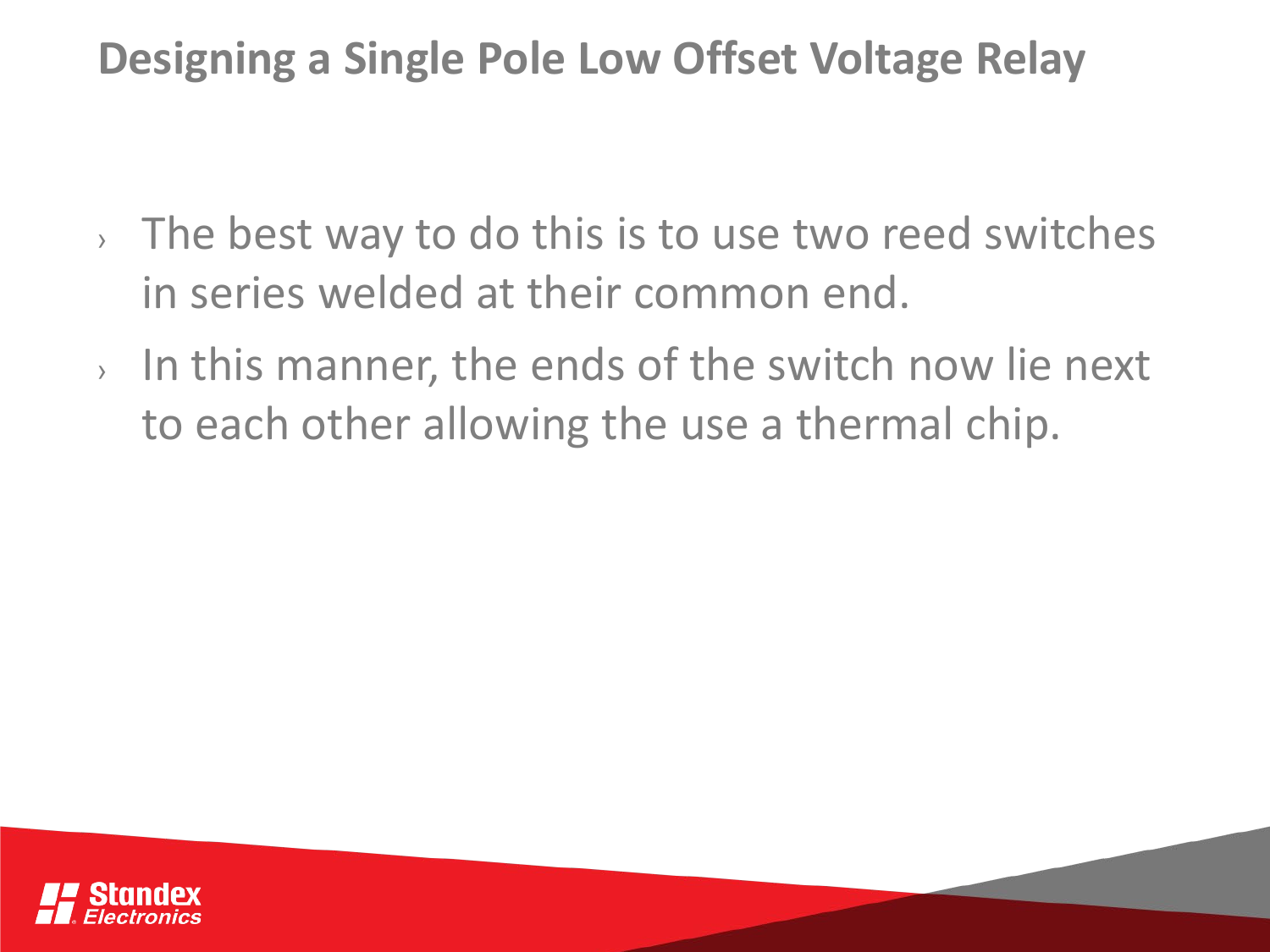› Below shows the potential generation of thermal couples:



Here again we want the total voltages generated above to equal 0

So  $B_{Total} = B_1 + B_2 + B_3 + B_4 + B_5 + B_6 + B_7 = 0$ 

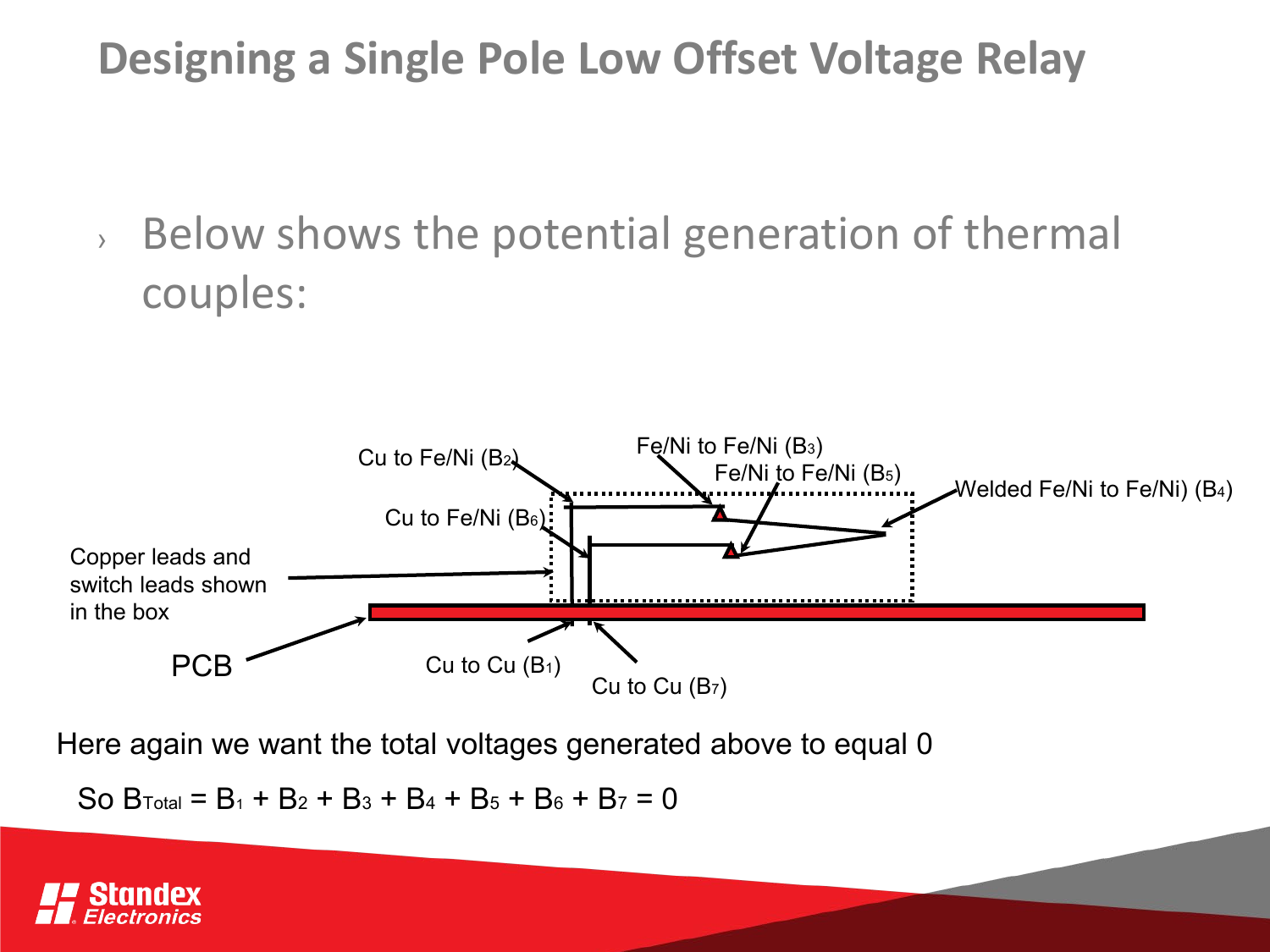- › Making the same assumptions about the junctions at the PCB at each end are equal, puts B1 and B7 equal to 0. Similarly B3 and B5. We also assume that B4 is small.
- $\rightarrow$  Therefore our equation is reduced to: BTotal = B2 + B6
- › Here these thermocouples are on the same side of the relay.
- › So we again insert the chip between these to two thermocouples to null their temperature difference.

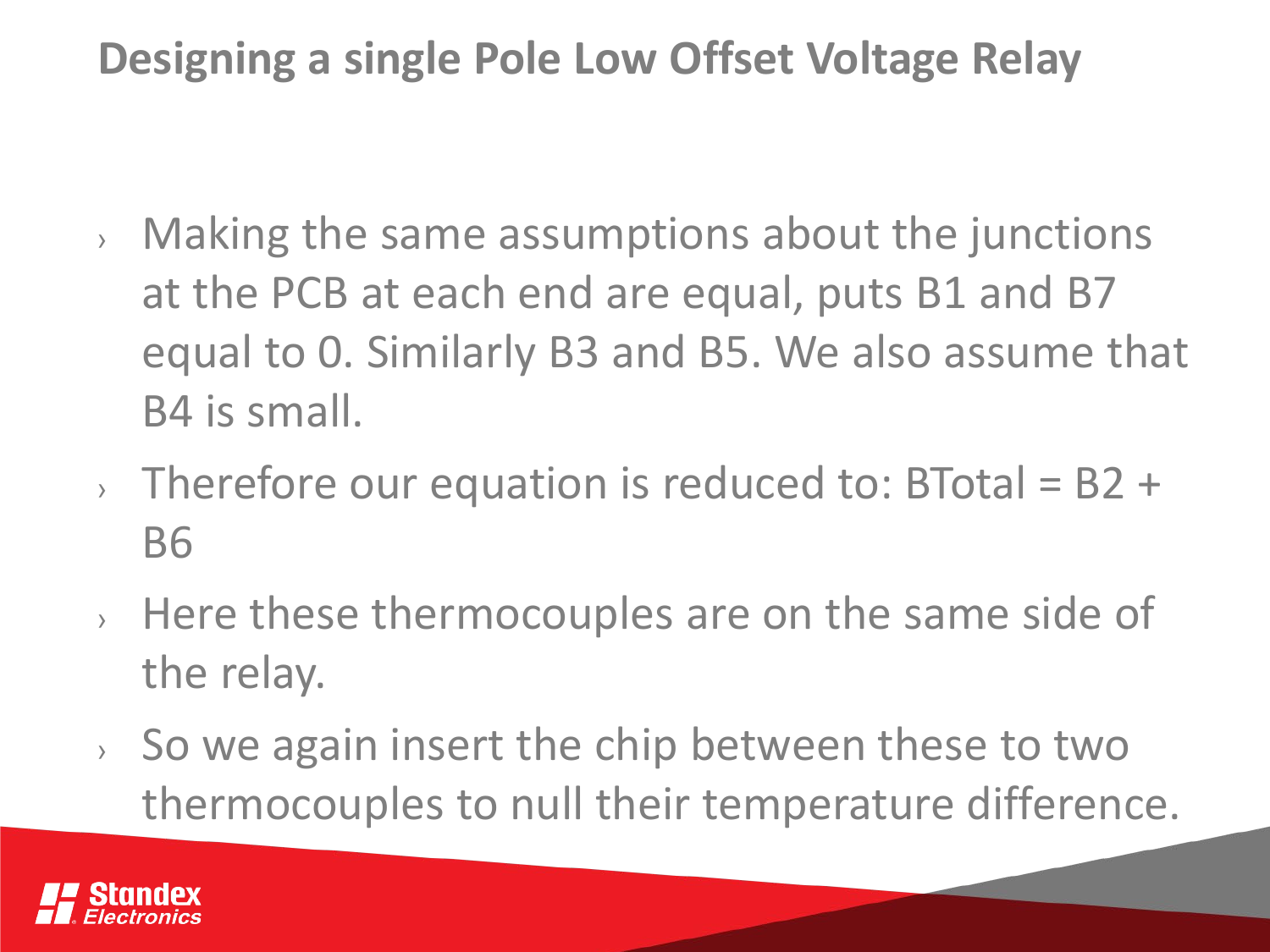› Below shows an end view of the solder connection to the thermal chip:

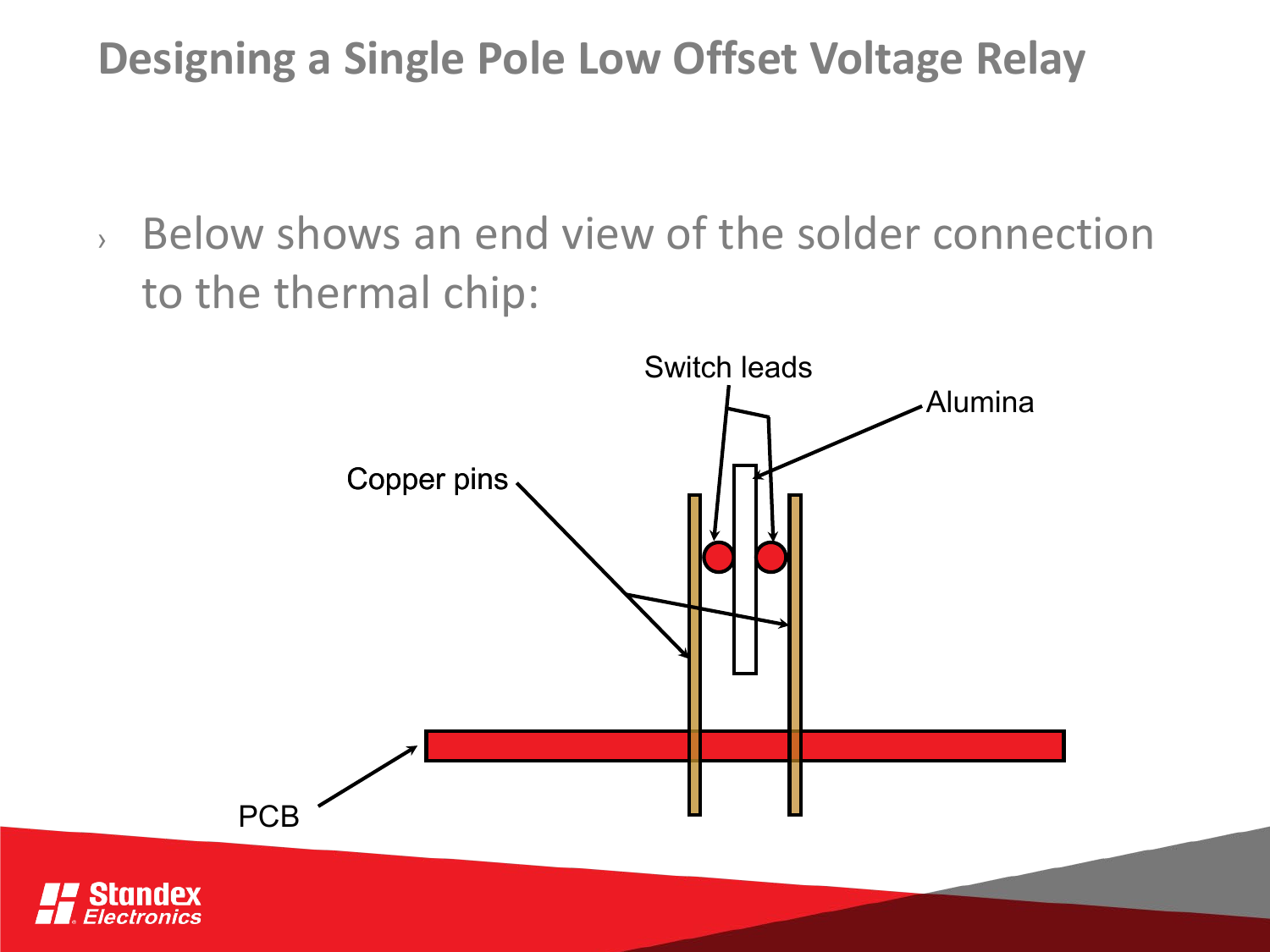- › So having one isothermal chip on only one end, we are able to achieve < 1µV offset voltage over a 24 hour period with the coil at 100% duty cycle.
- › We have also recommended to our customers to achieve even lower offset voltages, turn on the coil with the nominal voltage and then drop the voltage back to 3.5V to 4.0V reducing the power and thermal effect at the square rate of the voltage. This takes advantage of the natural hysteresis of the reed switch.

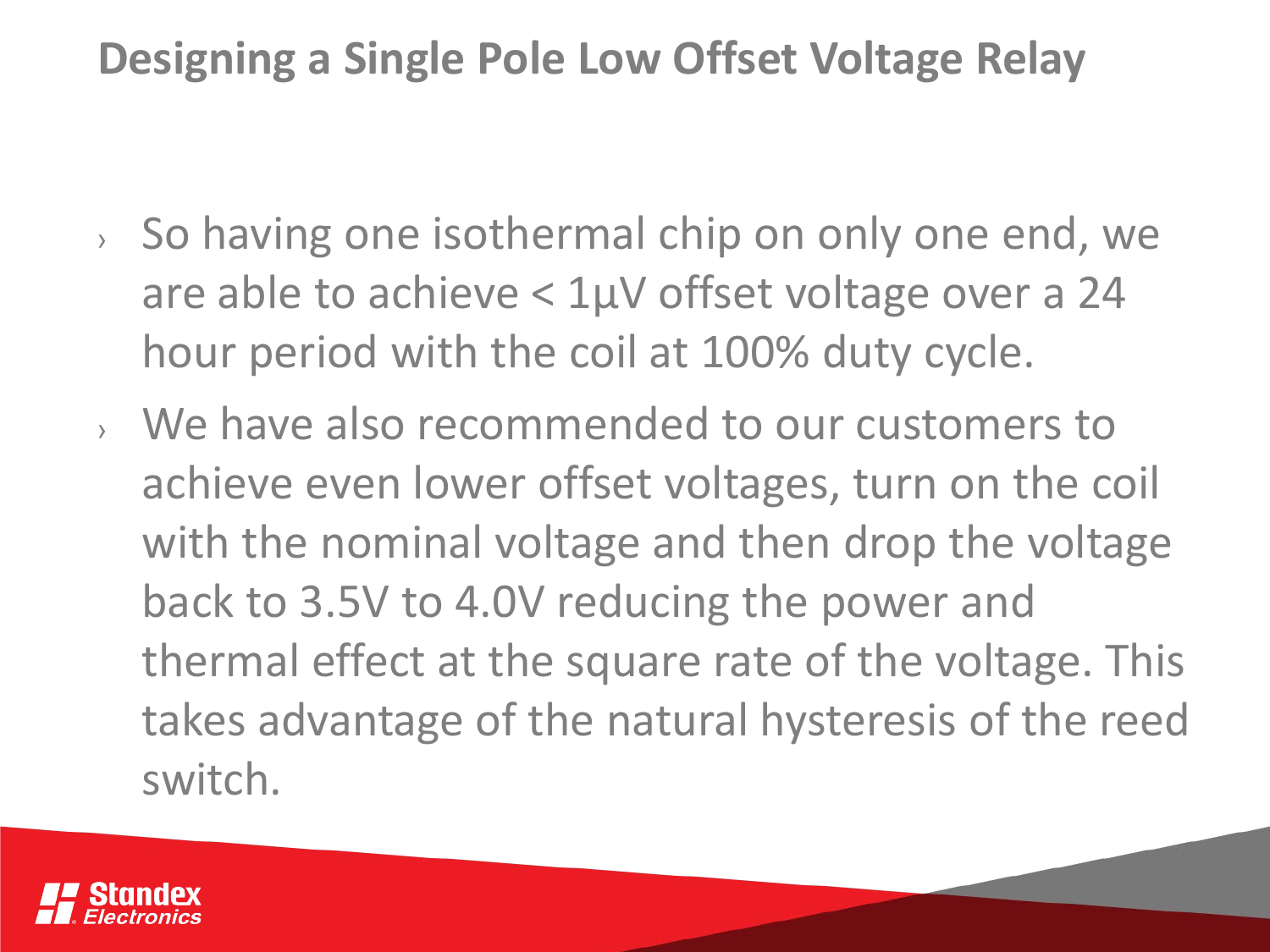## **Testing Low Offset Voltages on a Reed Relay**

› Testing the single pole relay for low offset voltage we use the below circuit diagram



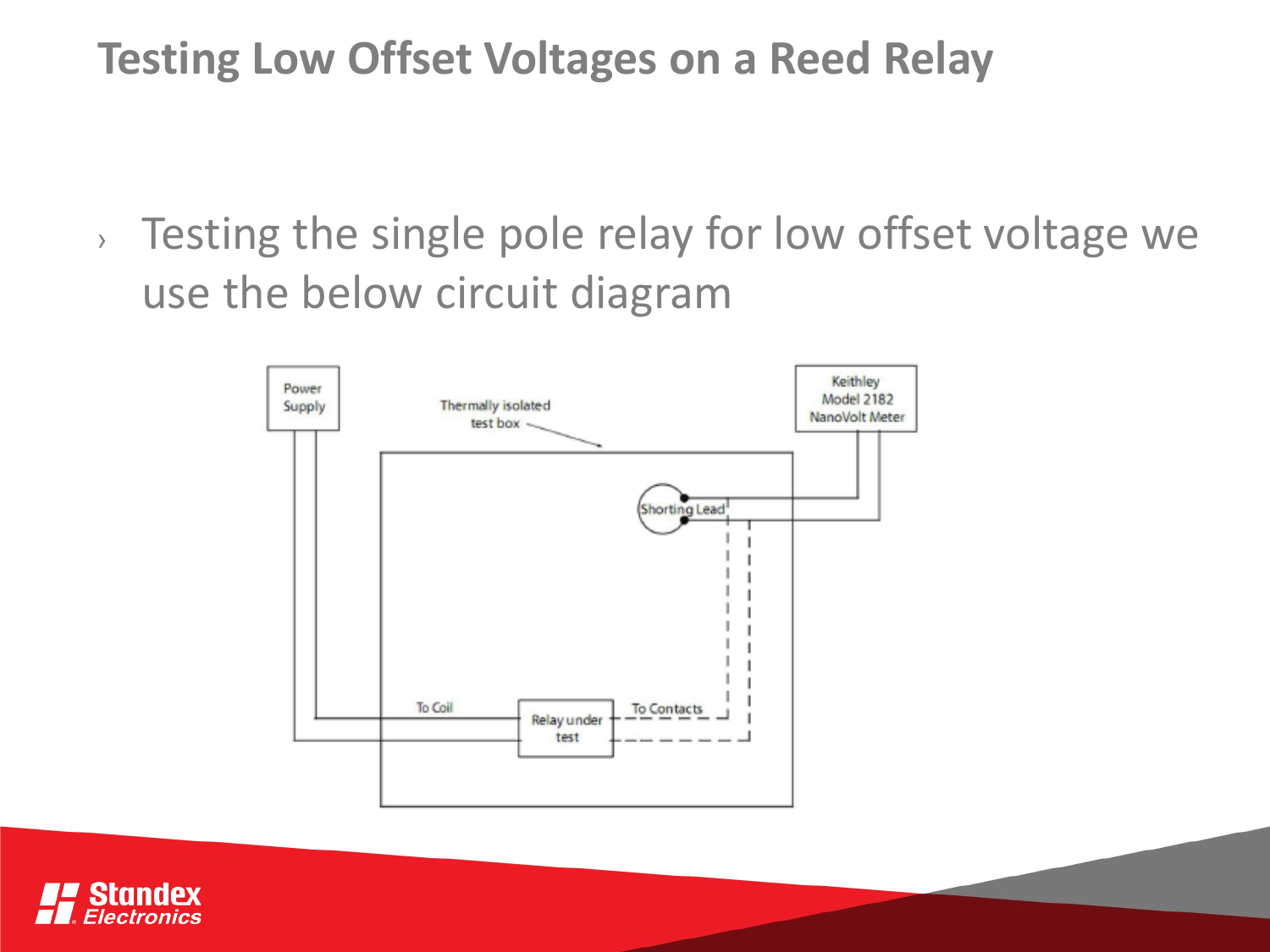#### **Testing Low Offset Voltages on a Reed Relay**

› Typical offset voltage curve seen when measuring the contacts of a reed relay:



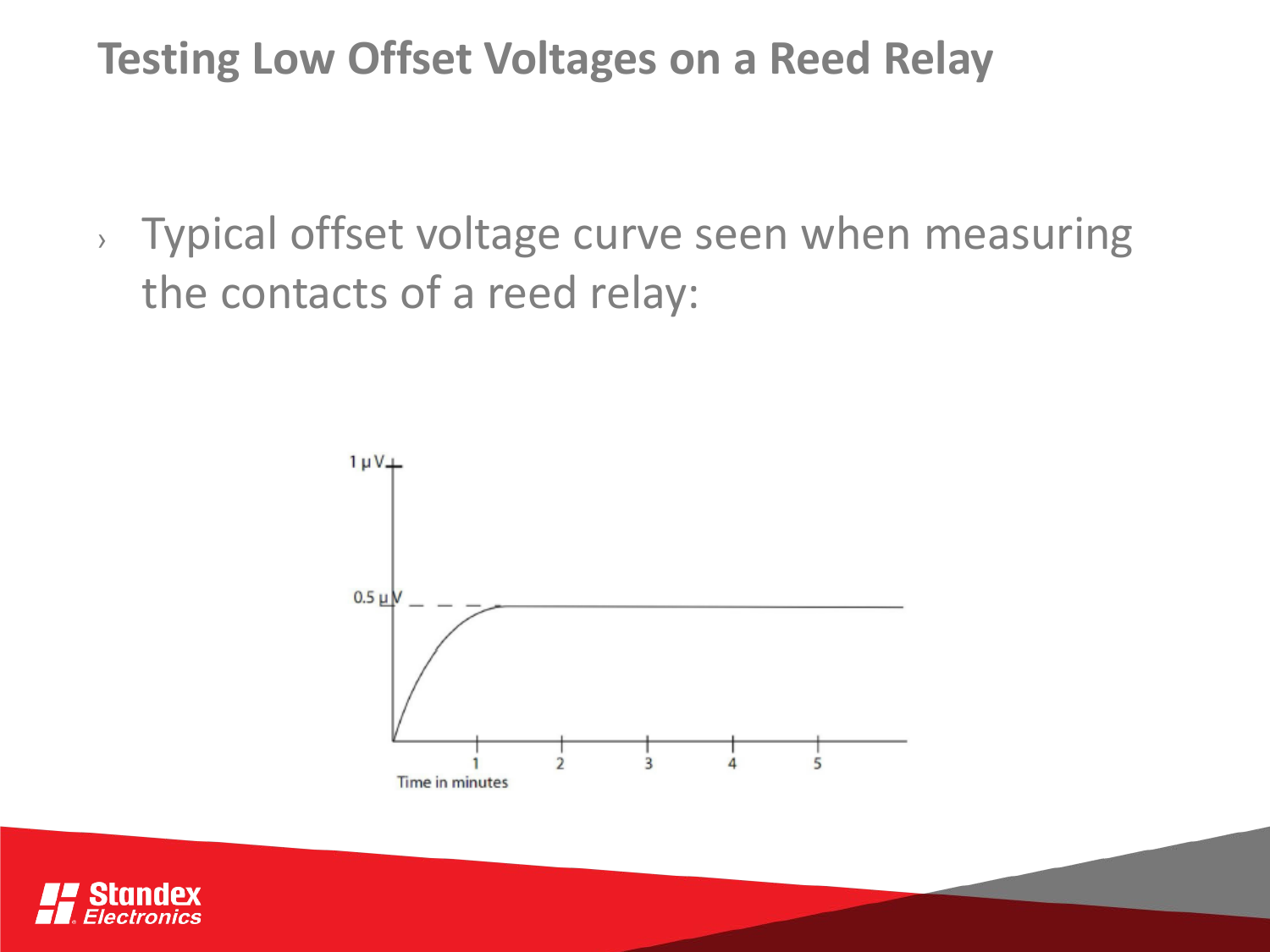## **Testing Low Offset Voltages on a Reed Relay**

› Testing the 2 pole relay for low offset voltage we use the below circuit diagram:



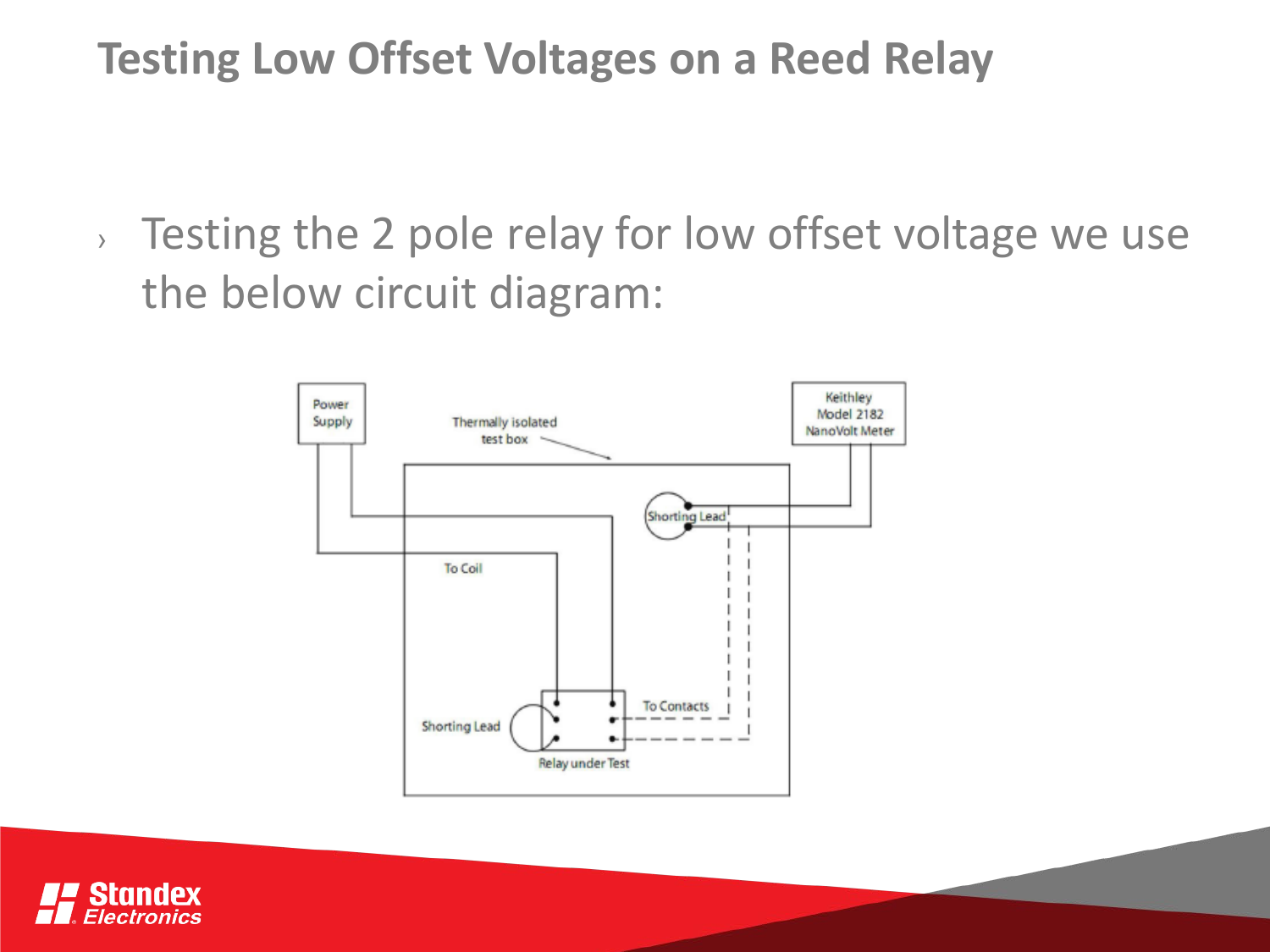#### **Two Pole Test Procedure**

- $\rightarrow$  The only difference in measuring a two pole vs. a one pole relay is the use of a low mass piece of copper on one end of the relay serving as the differential input.
- $\lambda$  Allow the test equipment a suitable amount of time to warm up. The Keithley tester should then be connected to a low mass piece of copper for 10 minutes and zeroed.
- › Immediately connect the Keithley leads to the relay under test
- $\rightarrow$  Allow 5 minutes for the Keithley leads to come to equilibrium with the relay leads, and then apply the nominal coil voltage.
- › The offset voltage should read near zero once the contacts are closed and rise from there reaching its asymptote usually within 5 minutes as well.